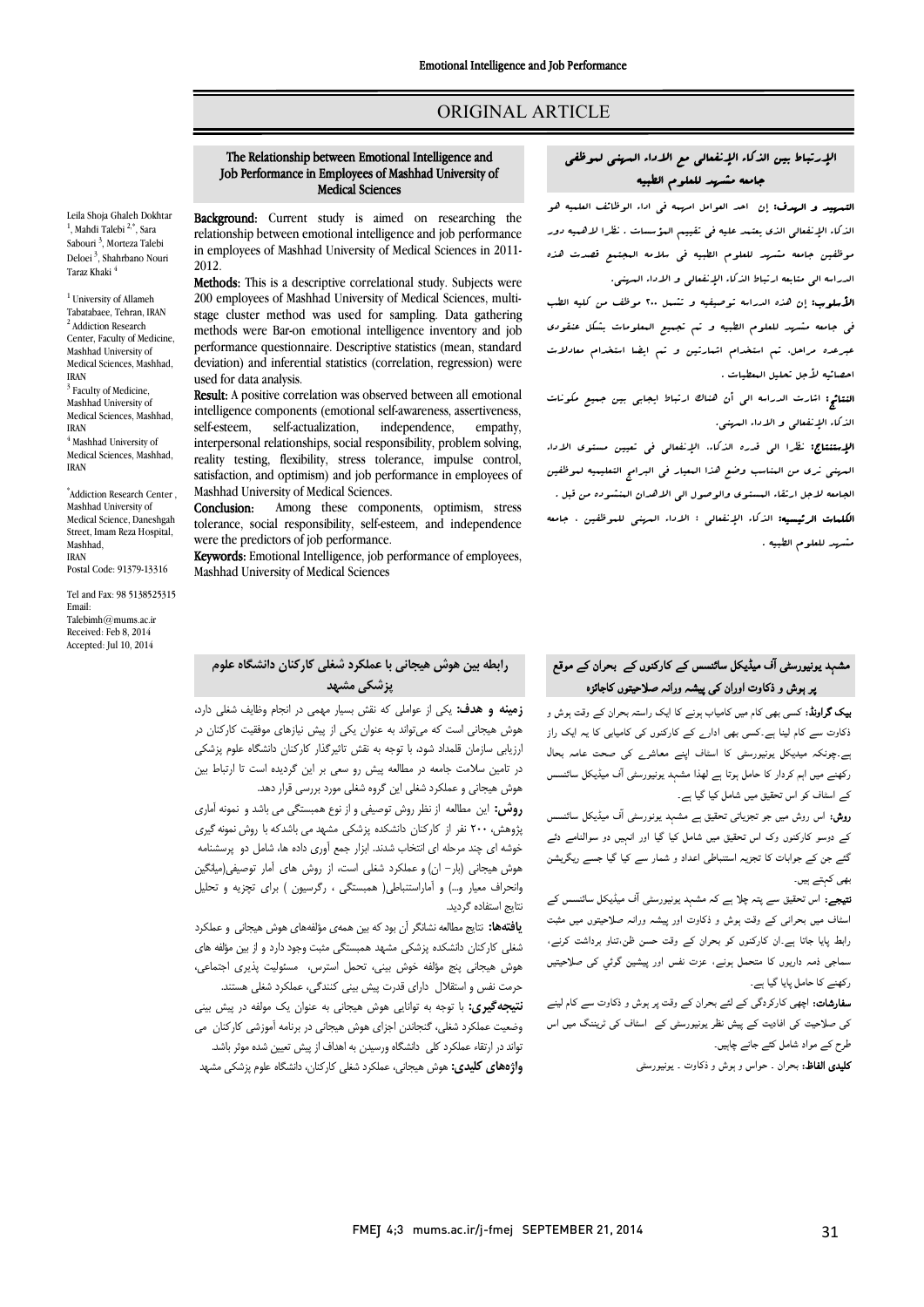$\overline{a}$  $\overline{a}$ 

### INTRODUCTION

towards industrialization. Thus, innovation, flexibility, productivity Organizations must develop new standards to face global challenges and provide proper conditions for their employees for optimal use of their skills. Psychologists believe that employees must perform beyond their duties. Considering services, this concept seems more important in service providing. Studies by Golman, Buyatzis et al. showed that one of the most important factors affecting job performance is emotional intelligence (1). Extermera and Fernandez (2005) in different aspects of life (2). Martinez defines emotional intelligence as an array of skills and non-cognitive competencies which affects the person's ability to deal with pressures of life (3). Evidence indicate that there is a happiness, more efficient life, and better performance (4). People with high emotional intelligence can interact and control others' emotions effectively. These skills improve successful social activities and intimate relationships. Being aware of one's emotions, such people perform better upon different situations (5). In a research titled as "The effect of demographic and psychological factors on organizational intelligence significantly predicts employees' efficiency (6). Also, Kedir, .... (2). Found that emotional intelligence greatly improves job performance (7). A study by Reza (3) on 400 employees of different companies showed that people with happiness, vitality, and independence; they perform better, have optimistic views, and are more tolerant against stress (8). Most studies on emotional intelligence are based on Salovy and Mayer works. They define emotional intelligence as emotions, to discriminate among them and to use this information to guide one's thinking and actions. Higher sensitivity and emotional intelligence helps people understand one's needs and improve their sense of responsibility by<br>controlling their feelings. Recently, emotional intelligence is widely considered as a factor which potentially affects one's perception and prediction. Psychologists try to find out why many people with high cognitive intelligence fail in their jobs, while many people with less IQ succeed. People must<br>understand that in order to be more succeeded in their inha education, and life, cognitive intelligence is not enough (10). A review on the studies of Delvits and Higs indicates that emotional intelligence affects performance even when They found that emotional intelligence factors can predict 36 percent of variance in success and performance of managers Today's world is dramatically moving and accountability seem inevitable for every organization. the face-to-face interaction with client and the nature of reported emotional intelligence as a predictor of performance relationship between high emotional intelligence and health, popularity, leadership, and personal influence, leading to efficiency", Gazda (2008) concluded that emotional high emotional intelligence perform their career with more the ability to monitor one's own and other's feelings and one's needs and improve their sense of responsibility by understand that in order to be more successful in their jobs, evaluating one's own performance, partner's or supervisor's. in a seven-year period (12).

 It is obvious that employees' performance can affect the improve their performance and organizational efficiency is efficiency of the whole organization. Detecting factors that

 organization. Thus, evaluating employees' performance is important. One of the factors affecting job performance is the skills and abilities of employees, and emotional intelligence is can be considered as a prerequisite for employees' success in organizational assessment. Based on this fact, current study is aimed on researching the relationship between emotional intelligence and job performance in employees of Mashhad University of Medical Sciences, who possess vitally important<br>iobs in service providing important in human resource management for every one of these necessities. Therefore, emotional intelligence jobs in service providing.

i,

j

#### METHODS

 $\overline{a}$  employees of Mashhad University of Medical Sciences in 2011-2012. A sample of 200 people was chosen with multi- stage cluster sampling method. Data gathering method was emotional quotient inventory (EQI). The reliability of this scales with the overall average of 76%. Job performance assessment questionnaire was used to gather data regarding job performance assessment. To assess the reliability of this questionnaire, bisection and Cronbach's alpha methods respectively. In this study, Cronbach's alpha was reported as This is a correlational research. The population are test by Cronbach's alpha was reported 69% to 86% for the were used, the coefficients were reported as 78% and 86%, 80% and test-retest reliability coefficient was 87%.

### **RESULTS**

 Data were described using mean and standard deviation, then the correlation coefficient between emotional intelligence components and job performance was determined. Finally, stepwise multiple regression was used to study the predicting power of different emotional intelligence components on job performance.

| Table 1. Mean and standard deviation of the<br>scores of subjects regarding emotional<br>intelligence components |       |                                     |  |  |
|------------------------------------------------------------------------------------------------------------------|-------|-------------------------------------|--|--|
| <b>Variables</b>                                                                                                 | Mean  | <b>Standard</b><br><b>Deviation</b> |  |  |
| Emotional self-awareness                                                                                         | 16.11 | 4.46                                |  |  |
| Assertiveness                                                                                                    | 12.70 | 3.68                                |  |  |
| Self-esteem                                                                                                      | 15.39 | 5                                   |  |  |
| Self-actualization                                                                                               | 16.40 | 618                                 |  |  |
| Independence                                                                                                     | 14.35 | 5.56                                |  |  |
| Interpersonal relationships                                                                                      | 14.65 | 5.90                                |  |  |
| Social responsibility                                                                                            | 16.46 | 0.95                                |  |  |
| Problem solving                                                                                                  | 13.45 | 4 1 2                               |  |  |
| Reality testing                                                                                                  | 16.60 | 4.84                                |  |  |
| Flexibility                                                                                                      | 14.54 | 3.25                                |  |  |
| Stress tolerance                                                                                                 | 14.54 | 3.25                                |  |  |
| Impulse control                                                                                                  | 14.63 | 5.75                                |  |  |
| Happiness                                                                                                        | 14.50 | 4.65                                |  |  |
| Satisfaction                                                                                                     | 14.87 | 4.76                                |  |  |
| Job performance                                                                                                  | 14.95 | 3.18                                |  |  |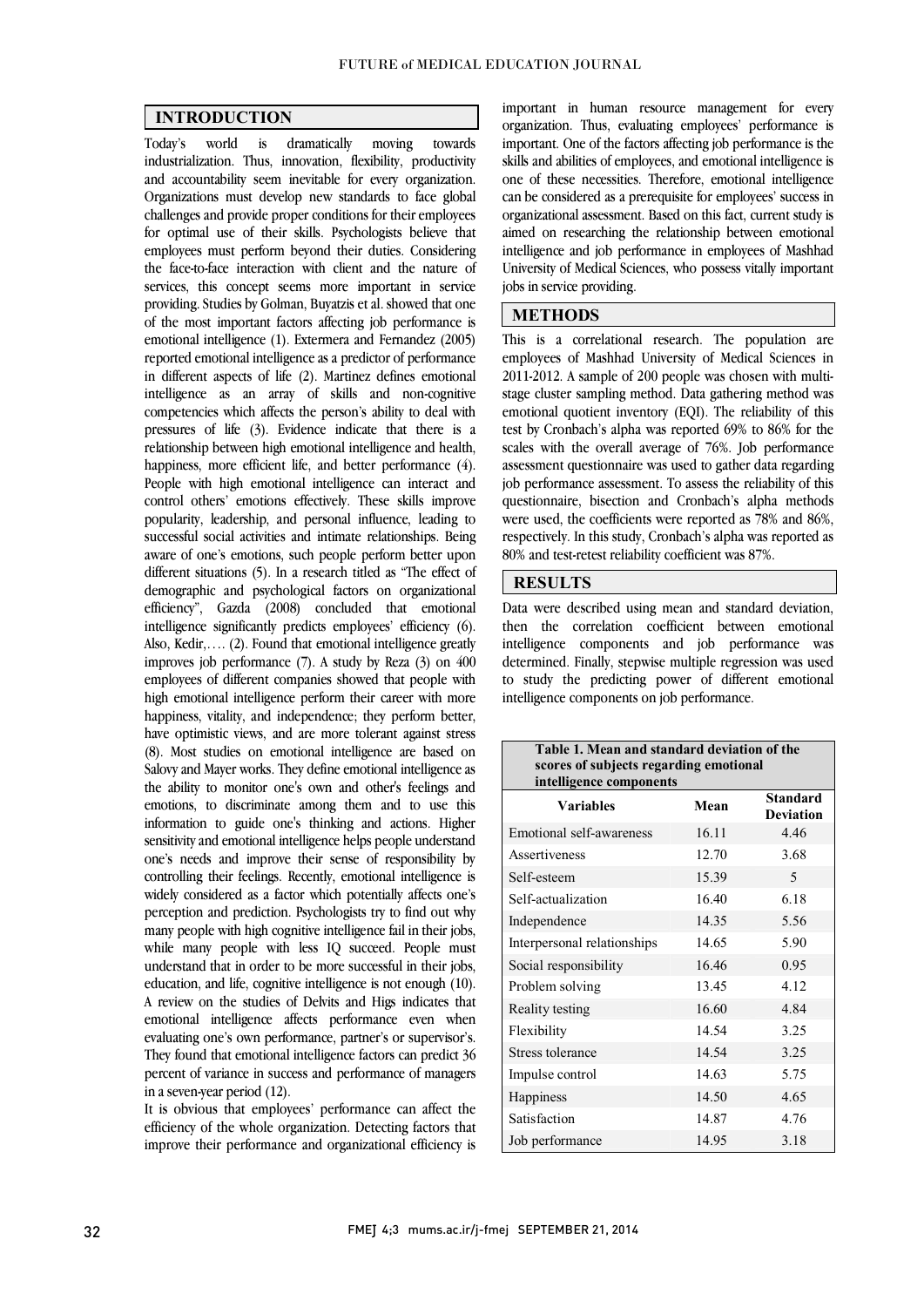According to the table, reality testing had the highest mean score of 16.60, and assertiveness had the lowest mean score of 12.70.

 The correlation coefficient is significant at 1%. Thus, there is components (emotional self-awareness, assertiveness, selfempathy, interpersonal relationships, social responsibility, problem solving, reality testing, flexibility, stress tolerance, impulse employees of Mashhad University of Medical Sciences. In other words, higher emotional intelligence in employees a positive correlation between all emotional intelligence esteem, self-actualization, independence, control, satisfaction, and optimism) and job performance in results in better job performance.

 predicting power of emotional intelligence components on job performance in employees of Mashhad University of Medical Sciences. As shown in table 3, five components of emotional intelligence (optimism, stress tolerance, social responsibility, self-esteem, and independence) are predictors  $\overline{a}$ Stepwise regression analysis was used to determine the of job performance.

### DISCUSSION

 There was a positive correlation between all emotional self-awareness. intelligence components (emotional

 assertiveness, self- esteem, self-actualization, independence, empathy, interpersonal relationships, social responsibility, problem solving, reality testing, flexibility, stress tolerance, impulse control, satisfaction, and optimism) and job Sciences. In other words, higher emotional intelligence in current study are confirmed by the results of Khaksar (1385), Dehshiri (1383), and Chi-sum et al. (2002) (12-14). Among social responsibility, self-esteem, and independence are predictors of job performance. It seems that optimism results in less stress and better facing with problems, more social finally lead to better job performance. People with high emotional intelligence are more capable in controlling their performance in employees of Mashhad University of Medical employees results in better job performance. Results of the emotional intelligence components, optimism, stress tolerance, responsibility, more self-esteem and independence which emotions, which motivates them to higher performance.

 In studies by Virginia (2009) Smith and Wigboldus (2008) emotional intelligence in life and successful career, are clearly mentioned (15-17). People with high self-control and self-awareness can be successful in all fields, and their job performance can be predicted by their scores in emotional and cognitive intelligence. It is obvious that Randeria (2008) the hypotheses of the research, high

 $\overline{a}$ 

| Table 2. Significance test of the correlation coefficient between emotional intelligence components and job |
|-------------------------------------------------------------------------------------------------------------|
| performance                                                                                                 |
|                                                                                                             |

| <b>Variables</b>                                | <b>Correlation coefficient</b> | <b>Significance level</b> |
|-------------------------------------------------|--------------------------------|---------------------------|
| Emotional self-awareness and job performance    | 271%                           | $1\%$                     |
| Assertiveness and job performance               | 155%                           | $1\%$                     |
| Self-esteem and job performance                 | 310%                           | $1\%$                     |
| Self-actualization and job performance          | 207%                           | $1\%$                     |
| Independence and job performance                | 265%                           | $1\%$                     |
| Interpersonal relationships and job performance | 204%                           | $1\%$                     |
| Social responsibility and job performance       | 313%                           | $1\%$                     |
| Problem solving and job performance             | 267%                           | $1\%$                     |
| Reality testing and job performance             | 243%                           | $1\%$                     |
| Flexibility and job performance                 | 167%                           | $1\%$                     |
| Stress tolerance and job performance            | 316%                           | $1\%$                     |
| Impulse control and job performance             | 226%                           | $1\%$                     |
| Satisfaction and job performance                | 14.5%                          | $1\%$                     |
| Optimism and job performance                    | 435%                           | $1\%$                     |
|                                                 |                                |                           |

| Table 3. Results of stepwise regression analysis of significant components of emotional intelligence on job<br>performance |                           |             |              |  |  |
|----------------------------------------------------------------------------------------------------------------------------|---------------------------|-------------|--------------|--|--|
| <b>Predictor variable</b>                                                                                                  | <b>Predicted variable</b> | <b>Beta</b> | <b>Alpha</b> |  |  |
| Optimism                                                                                                                   | Job performance           | 320%        | $0.0005\%$   |  |  |
| Stress tolerance                                                                                                           |                           | 284%        | $0.0005\%$   |  |  |
| Social responsibility                                                                                                      |                           | 280%        | $0.0005\%$   |  |  |
| Self-esteem                                                                                                                |                           | 192%        | $0.002\%$    |  |  |
| Independence                                                                                                               |                           | 186%        | $0.0005\%$   |  |  |